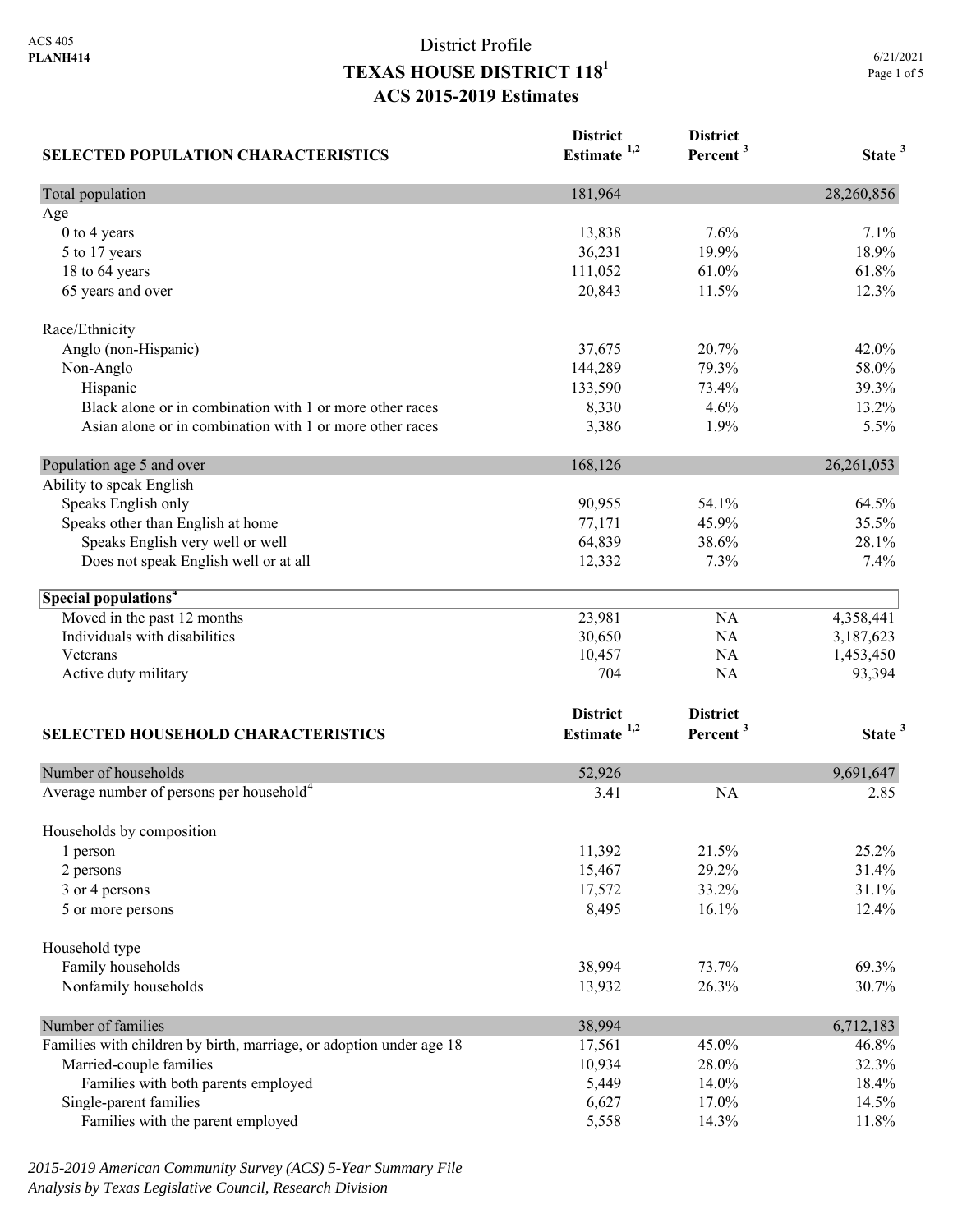| <b>SELECTED EDUCATION CHARACTERISTICS</b>                                | <b>District</b><br>Estimate <sup>1,2</sup> | <b>District</b><br>Percent <sup>3</sup> | State <sup>3</sup> |
|--------------------------------------------------------------------------|--------------------------------------------|-----------------------------------------|--------------------|
| Population age 3 and over enrolled in school                             | 48,620                                     |                                         | 7,681,758          |
| School status                                                            |                                            |                                         |                    |
| In preschool (public and private)                                        | 2,448                                      | 5.0%                                    | 6.0%               |
| In kindergarten, elementary, middle, or high school (public and private) | 36,507                                     | 75.1%                                   | 69.8%              |
| In preschool through 12th grade (public only)                            | 36,469                                     | 75.0%                                   | 68.8%              |
| In college, graduate, or professional school                             | 9,665                                      | 19.9%                                   | 24.3%              |
| Population age 25 and over                                               | 114,773                                    |                                         | 18, 131, 554       |
| <b>Educational attainment</b>                                            |                                            |                                         |                    |
| Bachelor's degree or higher                                              | 16,996                                     | 14.8%                                   | 29.9%              |
| Less than high school graduate                                           | 25,594                                     | 22.3%                                   | 16.3%              |
|                                                                          | <b>District</b>                            | <b>District</b>                         |                    |
| <b>SELECTED LABOR CHARACTERISTICS</b>                                    | Estimate $1,2$                             | Percent <sup>3</sup>                    | State <sup>3</sup> |
| Civilian employed population age 16 and over                             | 79,116                                     |                                         | 13,253,631         |
| Civilian employment sector                                               |                                            |                                         |                    |
| Private sector                                                           | 63,474                                     | 80.2%                                   | 80.1%              |
| Government sector                                                        | 10,131                                     | 12.8%                                   | 13.0%              |
| Self-employed                                                            | 5,301                                      | 6.7%                                    | 6.7%               |
| Industry for civilian employed population                                |                                            |                                         |                    |
| Agriculture, forestry, fishing, hunting, and mining                      | 1,182                                      | 1.5%                                    | 3.0%               |
| Construction                                                             | 9,127                                      | 11.5%                                   | 8.6%               |
| Manufacturing                                                            | 5,615                                      | 7.1%                                    | 8.5%               |
| Wholesale trade                                                          | 1,897                                      | 2.4%                                    | 2.9%               |
| Retail trade                                                             | 10,394                                     | 13.1%                                   | 11.4%              |
| Transportation and warehousing and utilities                             | 5,126                                      | 6.5%                                    | 5.9%               |
| Information                                                              | 779                                        | 1.0%                                    | 1.7%               |
| Finance and insurance, and real estate and rental and leasing            | 5,601                                      | 7.1%                                    | 6.7%               |
| Professional, scientific, management, administrative, and waste mgmt.    | 7,330                                      | 9.3%                                    | 11.5%              |
| Educational services and health care and social assistance               | 16,572                                     | 20.9%                                   | 21.6%              |
| Arts, entertainment, recreation, accommodation, and food services        | 8,423                                      | 10.6%                                   | 9.2%               |
| Other services, except public administration                             | 3,703                                      | 4.7%                                    | 5.2%               |
| Public administration                                                    | 3,367                                      | 4.3%                                    | 4.0%               |
| Population age 16 to 64                                                  | 116,981                                    |                                         | 18,273,711         |
| Worked at all in the past 12 months                                      | 83,297                                     | 71.2%                                   | 75.4%              |
| Worked 50-52 weeks                                                       | 65,230                                     | 55.8%                                   | 59.0%              |
| Usually worked 35 or more hours per week                                 | 57,941                                     | 49.5%                                   | 52.2%              |
| Usually worked less than 35 hours per week                               | 7,289                                      | 6.2%                                    | 6.8%               |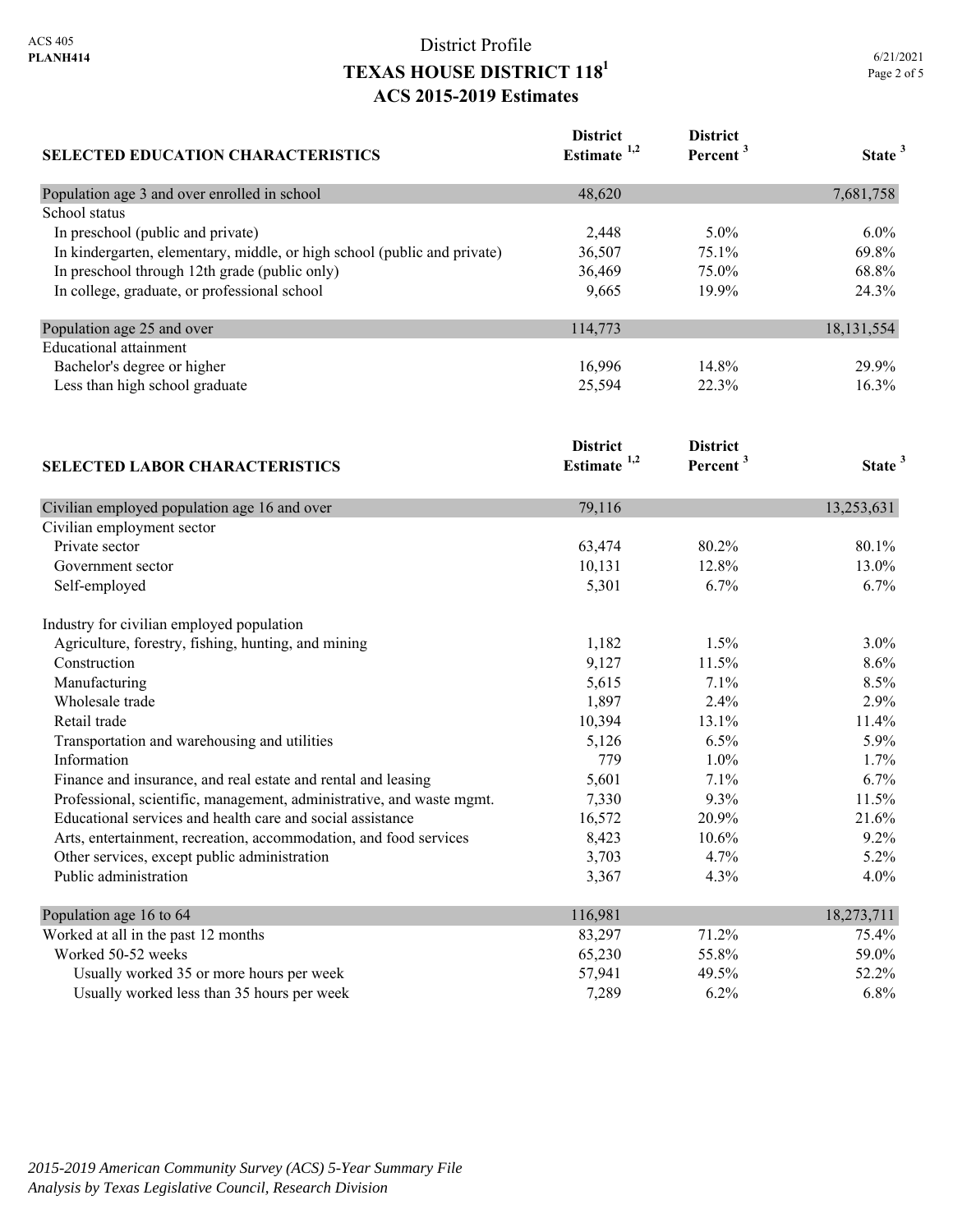| <b>SELECTED LABOR CHARACTERISTICS (continued)</b>               | <b>District</b><br>Estimate <sup>1,2</sup> | <b>District</b><br>Percent <sup>3</sup> | State <sup>3</sup> |
|-----------------------------------------------------------------|--------------------------------------------|-----------------------------------------|--------------------|
| Workers age 16 and over                                         | 78,521                                     |                                         | 13,115,511         |
| Means of transportation to work                                 |                                            |                                         |                    |
| Public transportation                                           | 1,662                                      | 2.1%                                    | 1.4%               |
| Private vehicle                                                 | 72,193                                     | 91.9%                                   | 90.5%              |
| Walk / bicycle / motorcycle                                     | 1,243                                      | 1.6%                                    | 1.9%               |
| Taxi / other means                                              | 1,150                                      | 1.5%                                    | 1.2%               |
| Worked at home                                                  | 2,273                                      | 2.9%                                    | 5.0%               |
| Travel time to work <sup>5</sup>                                |                                            |                                         |                    |
| Less than 15 minutes                                            | 14,094                                     | 17.9%                                   | 23.6%              |
| 15 minutes to 29 minutes                                        | 32,390                                     | 41.3%                                   | 34.2%              |
| 30 minutes to 44 minutes                                        | 19,302                                     | 24.6%                                   | 20.8%              |
| 45 minutes to 59 minutes                                        | 6,085                                      | 7.7%                                    | 8.3%               |
| 60 minutes or more                                              | 4,377                                      | 5.6%                                    | 8.1%               |
| <b>SELECTED INCOME CHARACTERISTICS</b>                          | <b>District</b><br>Estimate <sup>1,2</sup> | <b>District</b><br>Percent <sup>3</sup> | State <sup>3</sup> |
|                                                                 |                                            |                                         |                    |
| Persons in poverty <sup>6</sup>                                 | 31,597                                     | 17.6%                                   | 14.7%              |
| Per capita income <sup>4</sup>                                  | \$20,995                                   | NA                                      | \$31,277           |
| Number of households                                            | 52,926                                     |                                         | 9,691,647          |
| Annual household income                                         |                                            |                                         |                    |
| Less than \$10,000                                              | 3,283                                      | 6.2%                                    | 6.1%               |
| \$10,000 to \$24,999                                            | 8,906                                      | 16.8%                                   | 12.9%              |
| \$25,000 to \$49,999                                            | 13,509                                     | 25.5%                                   | 21.8%              |
| \$50,000 to \$99,999                                            | 17,661                                     | 33.4%                                   | 30.1%              |
| \$100,000 to \$199,999                                          | 8,464                                      | 16.0%                                   | 21.7%              |
| \$200,000 and over                                              | 1,103                                      | 2.1%                                    | 7.4%               |
| Households with social security income                          | 15,657                                     | 29.6%                                   | 25.6%              |
| Households with supplemental security income (SSI)              | 4,013                                      | 7.6%                                    | 4.7%               |
| Households with public assistance income                        | 937                                        | 1.8%                                    | 1.4%               |
| Households that received food stamps/SNAP in the past 12 months | 9,022                                      | 17.0%                                   | 11.8%              |
| Number of families living in poverty                            | 5,936                                      |                                         | 759,269            |
| With related children under age 18                              | 4,547                                      | 76.6%                                   | 77.1%              |
| Married couple families                                         | 1,770                                      | 29.8%                                   | 26.2%              |
| Single-parent families                                          | 2,777                                      | 46.8%                                   | 50.9%              |
| Female head of household                                        | 2,345                                      | 39.5%                                   | 44.4%              |
| Male head of household                                          | 432                                        | 7.3%                                    | 6.4%               |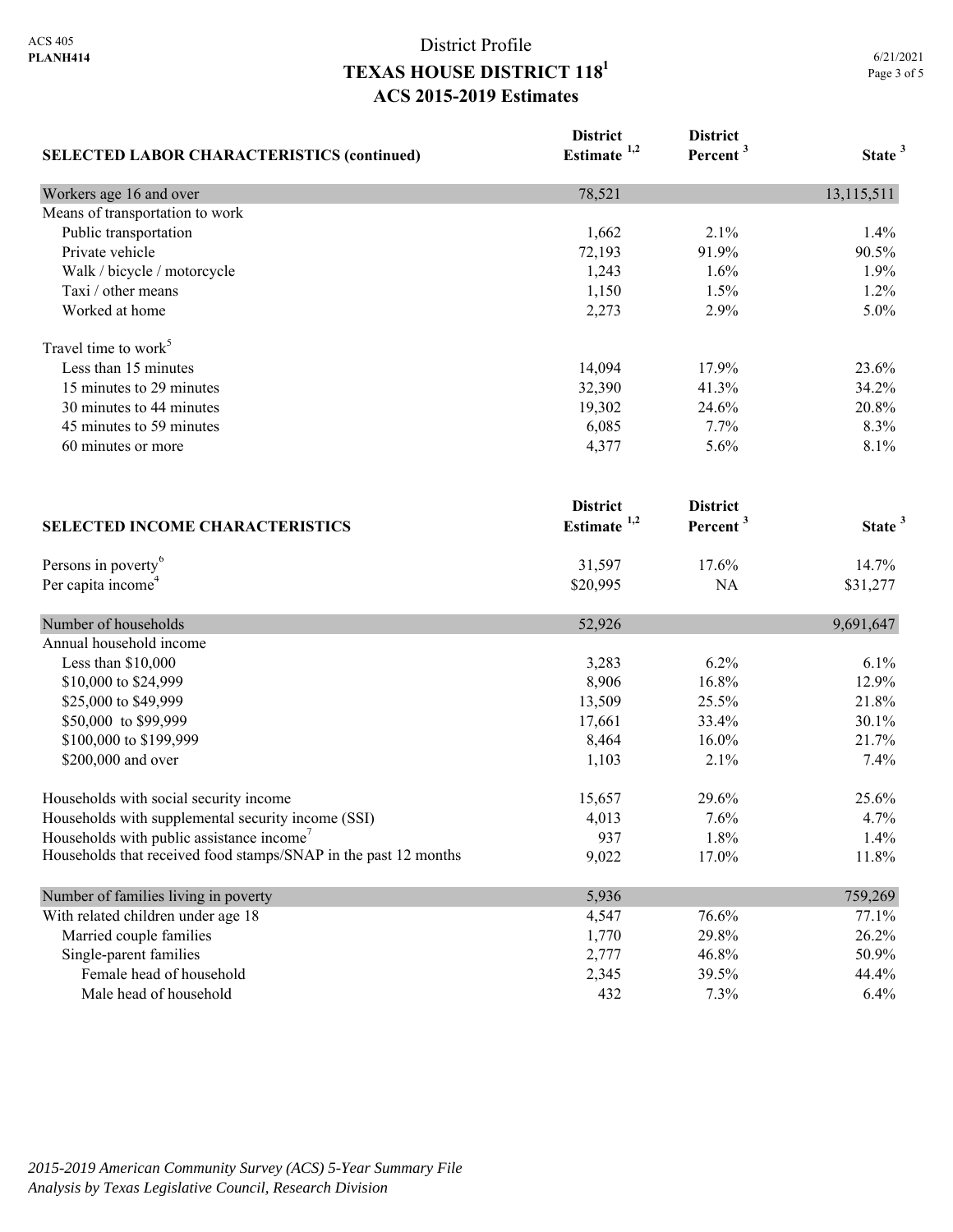6/21/2021 Page 4 of 5

| <b>SELECTED HOUSING CHARACTERISTICS</b>                                             | <b>District</b><br>Estimate $1,2$ | <b>District</b><br>Percent <sup>3</sup> | State <sup>3</sup> |
|-------------------------------------------------------------------------------------|-----------------------------------|-----------------------------------------|--------------------|
| Number of housing units                                                             | 56,979                            |                                         | 10,937,026         |
| Age of housing                                                                      |                                   |                                         |                    |
| Built in 2010 or later                                                              | 5,605                             | 9.8%                                    | 10.4%              |
| Built between 2000 and 2009                                                         | 9,688                             | 17.0%                                   | 19.3%              |
| Built between 1990 and 1999                                                         | 7,905                             | 13.9%                                   | 15.2%              |
| Built between 1970 and 1989                                                         | 14,814                            | 26.0%                                   | 31.4%              |
| Built before 1970                                                                   | 18,967                            | 33.3%                                   | 23.7%              |
| Occupancy status                                                                    |                                   |                                         |                    |
| Owner-occupied                                                                      | 35,325                            | 62.0%                                   | 54.9%              |
| Renter-occupied                                                                     | 17,601                            | 30.9%                                   | 33.7%              |
| Vacant                                                                              | 4,053                             | 7.1%                                    | 11.4%              |
| Median gross rent (contract rent plus estimated utility and fuel cost) <sup>4</sup> | \$989                             | NA                                      | \$1,045            |
| Median value of owner-occupied housing units <sup>4</sup>                           | \$109,800                         | NA                                      | \$172,500          |
| Number of owner-occupied housing units                                              | 35,325                            |                                         | 6,004,802          |
| Value of owner-occupied housing                                                     |                                   |                                         |                    |
| Less than \$50,000                                                                  | 3,895                             | 11.0%                                   | 8.9%               |
| \$50,000 to \$99,999                                                                | 12,010                            | 34.0%                                   | 16.5%              |
| \$100,000 to \$199,999                                                              | 14,497                            | 41.0%                                   | 32.2%              |
| \$200,000 to \$499,999                                                              | 4,518                             | 12.8%                                   | 34.8%              |
| \$500,000 and above                                                                 | 405                               | 1.1%                                    | 7.6%               |
| Selected monthly owner costs as a percentage of household income <sup>8</sup>       |                                   |                                         |                    |
| 35 percent or more                                                                  | 5,966                             | 16.9%                                   | 15.3%              |
| 20 to 34.9 percent                                                                  | 8,528                             | 24.1%                                   | 24.9%              |
| Less than 20 percent                                                                | 20,542                            | 58.2%                                   | 59.0%              |
| Vehicles available in owner-occupied housing units                                  |                                   |                                         |                    |
| No vehicle                                                                          | 1,443                             | 4.1%                                    | 2.1%               |
| One or more vehicles                                                                | 33,882                            | 95.9%                                   | 97.9%              |
| Number of renter-occupied housing units                                             | 17,601                            |                                         | 3,686,845          |
| Gross rent <sup>9</sup>                                                             |                                   |                                         |                    |
| Less than \$500                                                                     | 1,455                             | 8.3%                                    | 6.2%               |
| \$500 to \$749                                                                      | 2,272                             | 12.9%                                   | 13.4%              |
| \$750 to \$999                                                                      | 4,537                             | 25.8%                                   | 24.2%              |
| \$1,000 to \$1,249                                                                  | 3,498                             | 19.9%                                   | 20.7%              |
| \$1,250 and above                                                                   | 4,359                             | 24.8%                                   | 30.5%              |
| Gross rent as a percentage of household income <sup>8</sup>                         |                                   |                                         |                    |
| 35 percent or more                                                                  | 6,744                             | 38.3%                                   | 35.9%              |
| 20 to 34.9 percent                                                                  | 5,138                             | 29.2%                                   | 32.1%              |
| Less than 20 percent                                                                | 3,852                             | 21.9%                                   | 24.9%              |
| Vehicles available in renter-occupied housing units                                 |                                   |                                         |                    |
| No vehicle                                                                          | 2,148                             | 12.2%                                   | 10.5%              |
| One or more vehicles                                                                | 15,453                            | 87.8%                                   | 89.5%              |